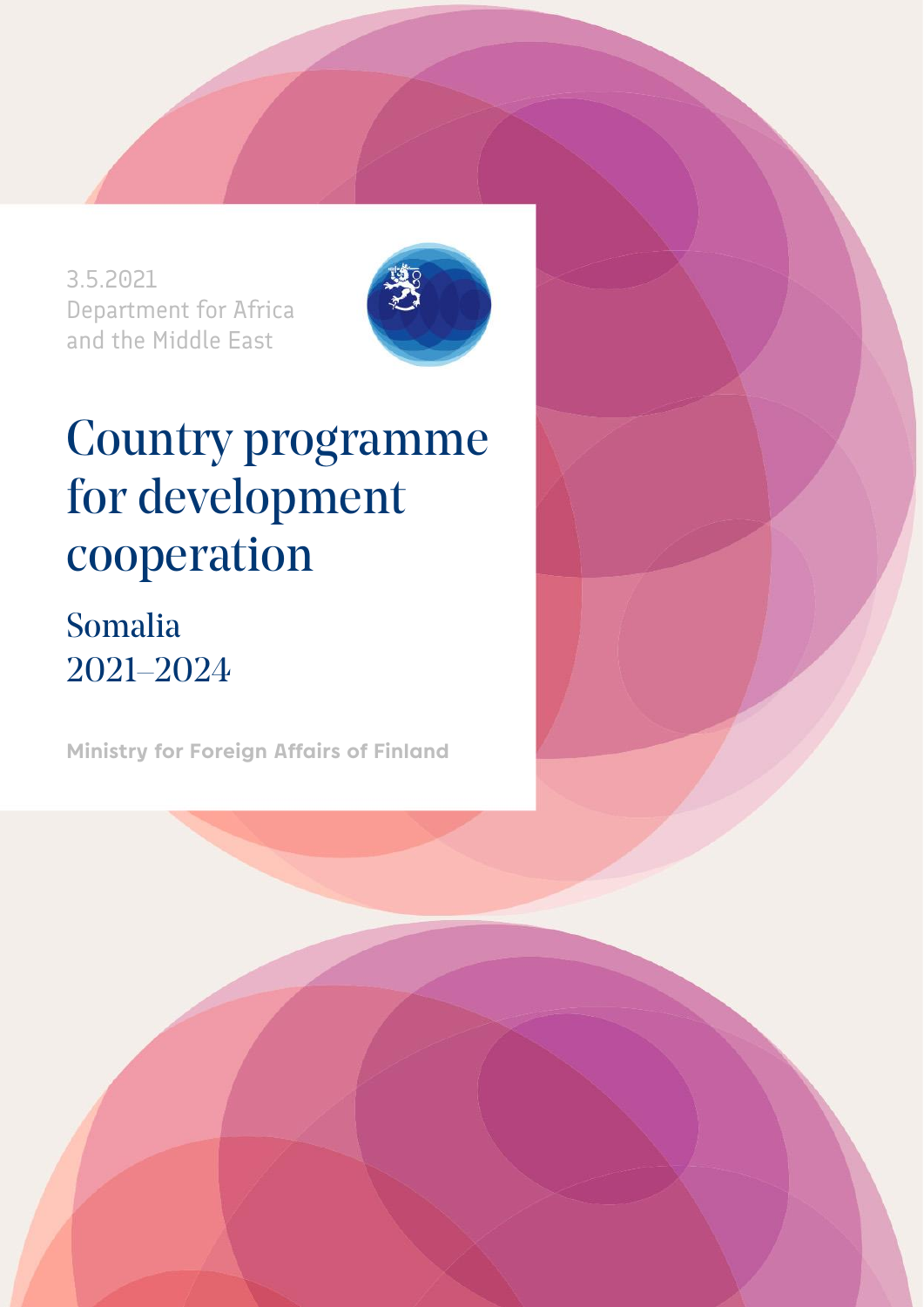### **CONTENTS**

|  | IMPACT 1: IMPROVED CONFIDENCE IN THE STATE AND INCREASED                                                                                       |  |
|--|------------------------------------------------------------------------------------------------------------------------------------------------|--|
|  |                                                                                                                                                |  |
|  | OUTCOME 1.1.: Progress in the implementation of an inclusive national<br>reconciliation process in the federal government and selected federal |  |
|  |                                                                                                                                                |  |
|  |                                                                                                                                                |  |
|  | OUTCOME 1.2.: Strengthened and more inclusive local administration in                                                                          |  |
|  |                                                                                                                                                |  |
|  |                                                                                                                                                |  |
|  | OUTCOME 1.3.: Strengthened governance for service delivery in the                                                                              |  |
|  |                                                                                                                                                |  |
|  |                                                                                                                                                |  |
|  | IMPACT 2: THE SEXUAL AND REPRODUCTIVE HEALTH AND RIGHTS OF                                                                                     |  |
|  |                                                                                                                                                |  |
|  | OUTCOME 2.1.: Women and girls have increased access to inclusive                                                                               |  |
|  |                                                                                                                                                |  |
|  |                                                                                                                                                |  |
|  |                                                                                                                                                |  |
|  | OUTCOME 2.2.: The right of women and girls to access inclusive violence                                                                        |  |
|  |                                                                                                                                                |  |
|  |                                                                                                                                                |  |
|  | OUTCOME 2.3.: increased commitment to end harmful practices that<br>normalise GBV and FGM and hinder access to family planning14               |  |
|  |                                                                                                                                                |  |
|  |                                                                                                                                                |  |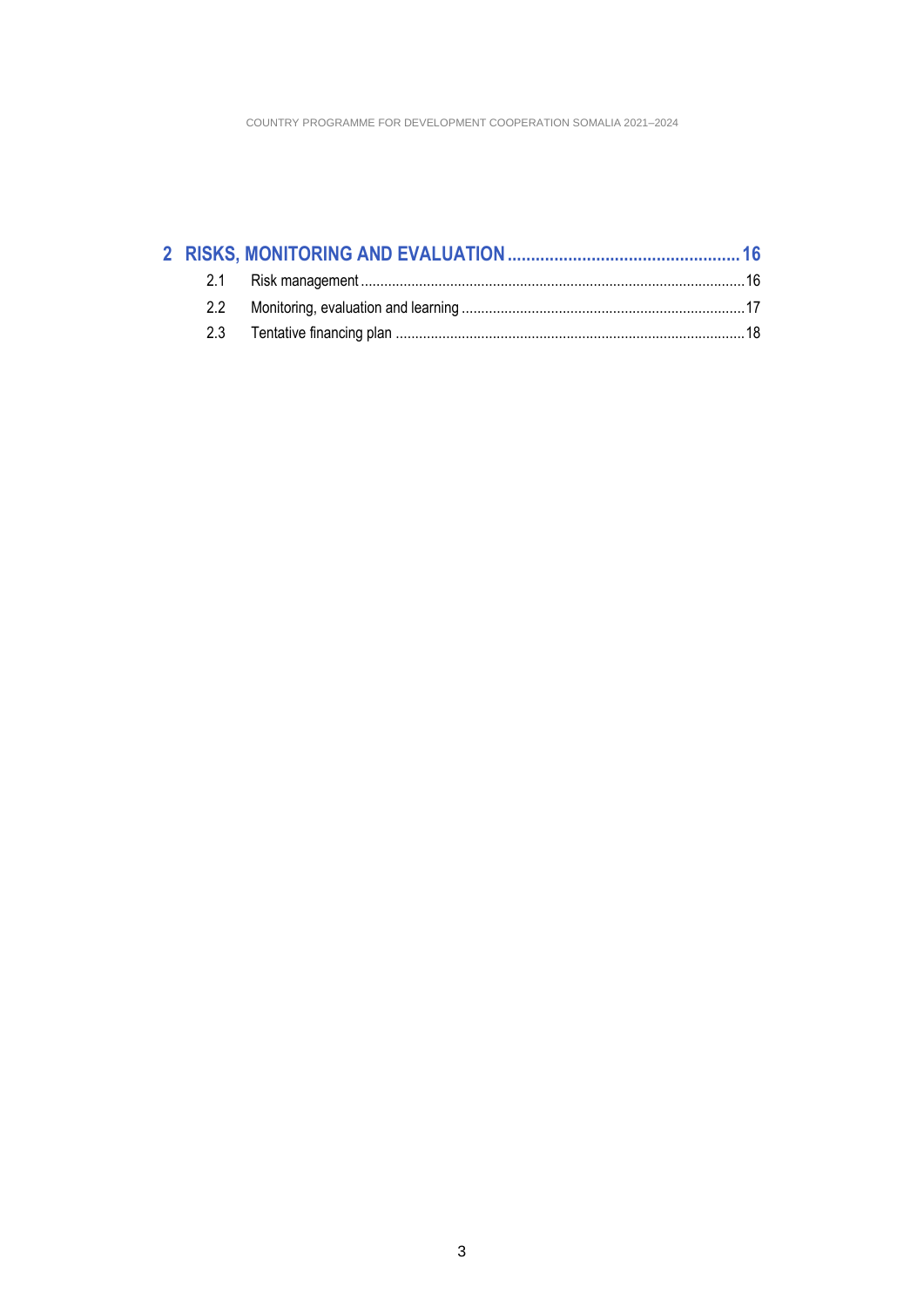#### <span id="page-3-0"></span>**EXECUTIVE SUMMARY**

Somalia is still in a transition from state collapse to functioning governance, from conflict to peace and from mistrust to confidence building. Somalia has advanced in building state institutions and while the conflict is ongoing in large parts of the country, some areas enjoy relative calm and stability, which has in turn resulted in positive social development. Finland is committed to continue supporting Somalia in its efforts for social development, peace and reconciliation as well as the advancement of the political reforms it has agreed to.

Finland's Country Programme for Development Cooperation in Somalia is aligned with Somalia's National Development Plan 2020-2024 (NDP 9), which is organised in four pillars: 1. Inclusive and Accountable Politics; 2. Improved Security and the Rule of Law; 3. Inclusive Economic Growth and 4. Improved Social Development. Finland focuses on strengthening peace- and statebuilding and inclusive social development within Pillar 1 and 4.

The approach of Finland's Country Programme for 2021-24 is shaped by the intertwined nature of the immense challenges Somalia faces. This means that solutions also have to be understood as interlinked processes, which highlights the need to improve the operationalisation of the humanitarian-development-peace nexus. The weak capacity of the state to provide basic services further weakens and delegitimises the state. Economic development and political stability cannot be achieved without social development and improved gender equality and vice versa. The Covid-19 pandemic has impacted not only the health sector but it has created wider social, economic and humanitarian consequences which will have long-term development implications in Somalia. In order to adequately address these challenges, integrated approaches are needed.

The Country Programme draws from lessons learned during the Country Strategy for Development Cooperation in Somalia for 2017-2020. Finland's support contributed to the improvement of sexual and reproductive health and rights (SRHR) services, which has been reflected in the reduction of maternal mortality in Somalia. Efforts to promote SRHR will continue. In addition, Finnish support contributed to positive trends in strengthened core state functions, especially public financial management. Initial statebuilding gains at the level of the Federal Government of Somalia (FGS) have highlighted the need to expand efforts to the Federal Member States (FMS) and the district level. Another lesson learned concerns the need for systematic advocacy and political dialogue to address pushback from influential actors in society and to support the implementation of reforms.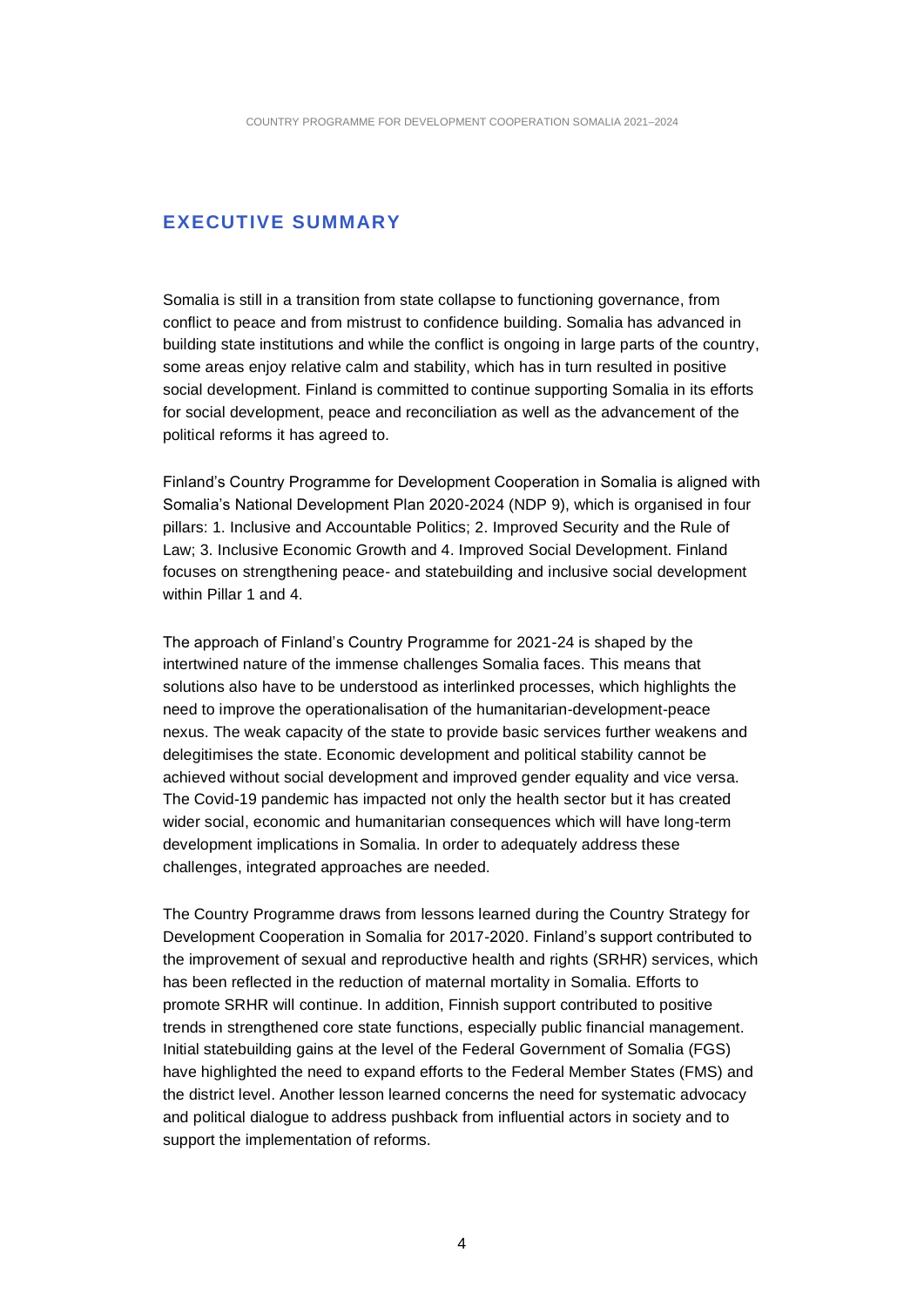Long-term sustainability requires adequate domestic human and institutional capacity. This is especially important in Somalia, where the citizens' educational levels are among the lowest in the world. That is why Finland emphasises the importance of capacity building in all programmes and strengthens inputs to the education sector. Furthermore, the Country Programme includes increased support and a more structured approach to reconciliation and peacebuilding.

Finland's Country Programme 2021-2024 has two impact areas: 1. Improved confidence in the state and increased social cohesion for a renewed social contract and 2. Enhanced sexual and reproductive health and rights of women and girls. The impact areas are closely connected, with strengthened inclusivity as a cross-cutting objective.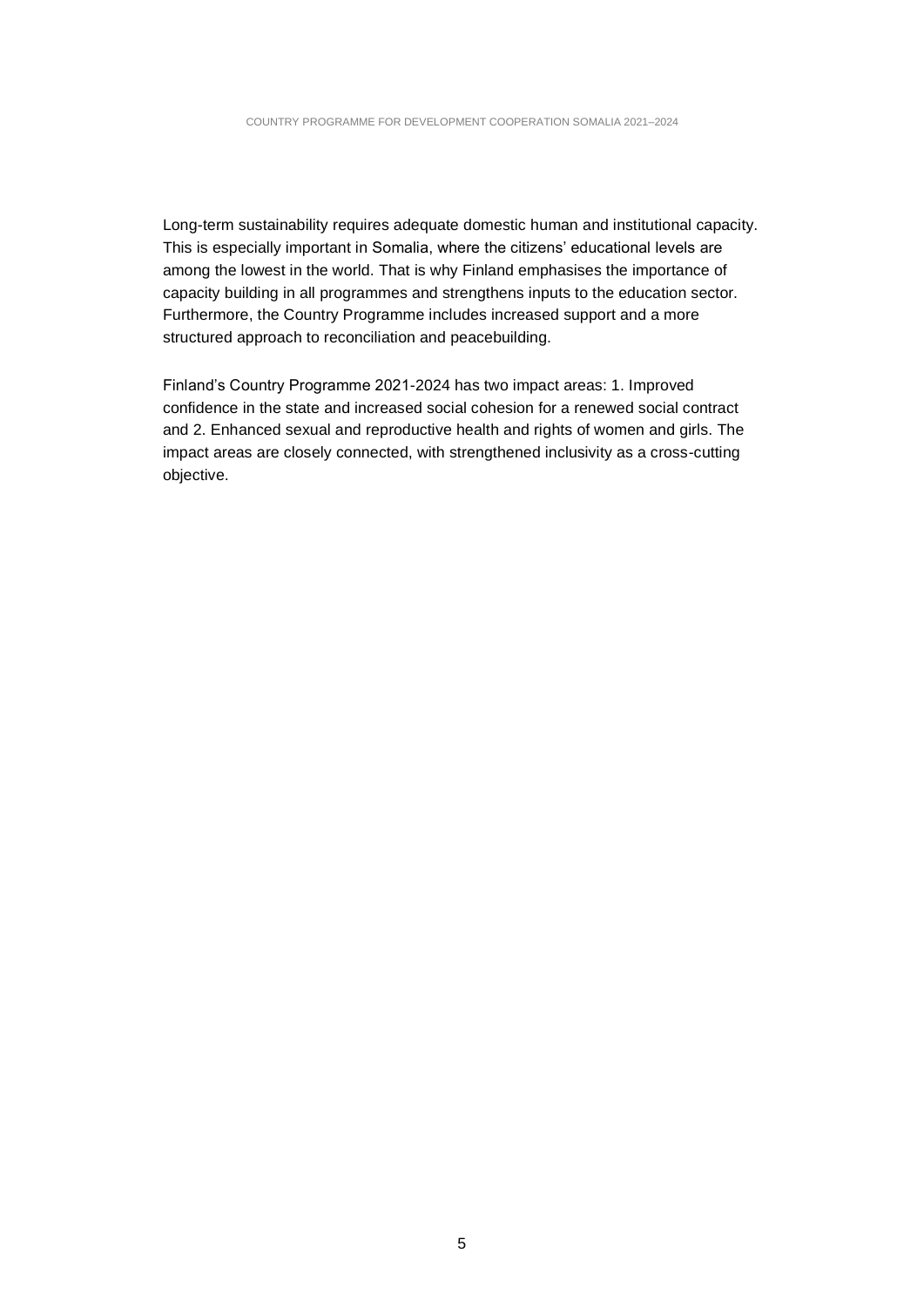## <span id="page-5-0"></span>**1 Expected Results of the Country Programme**

### <span id="page-5-1"></span>**IMPACT 1: IMPROVED CONFIDENCE IN THE STATE AND INCREASED SOCIAL COHESION FOR A RENEWED SOCIAL CONTRACT**

<span id="page-5-2"></span>**(SDGs 3, 4, 5, 10, 16, targets 3.8, 3.C, 4.1, 4.3, 4.c, 5.5, 10.2, 10.7, 16.1, 16.5, 16.6, 16.7)**

### **Description**

Decades of violent conflict have damaged the social fabric of the society and the relationship between the citizen and the state. To break the cycle of poverty, insecurity and violence, Somalia has agreed on the need to reconcile and to build a politically inclusive democratic federal system, which is able to offer basic services to the people. Renewing the social contract between citizens and the state requires strengthened government legitimacy at FGS, FMS, municipal and local levels. Inclusive and accountable governance and provision of basic services build trust and confidence in the state and legitimise it.

The statebuilding project is hindered by domestic political tensions and a lack of agreement on fundamental questions about power sharing. To enable steps towards a more peaceful society and a repaired relationship between the state and the citizen, reconciliation is needed at all levels and among all parties. To foster increased confidence in the state, building systems and capacity for the advancement of national reconciliation, good governance and service delivery in the FGS and FMS line ministries and local authorities is crucial. Strengthened governance and inclusive services in turn support stabilisation, resilience building and active civic participation.

Peace- and statebuilding in Somalia is an enormous undertaking, which is supported through various activities, also outside of the scope of the Country Programme. Finland contributes where it can provide specific added value. These objectives are also contingent on Somalia's own commitment to continue developing core state functions and curbing corruption, to improve relations between the FGS and FMS, and to agree on key questions of power and resource sharing through a finalised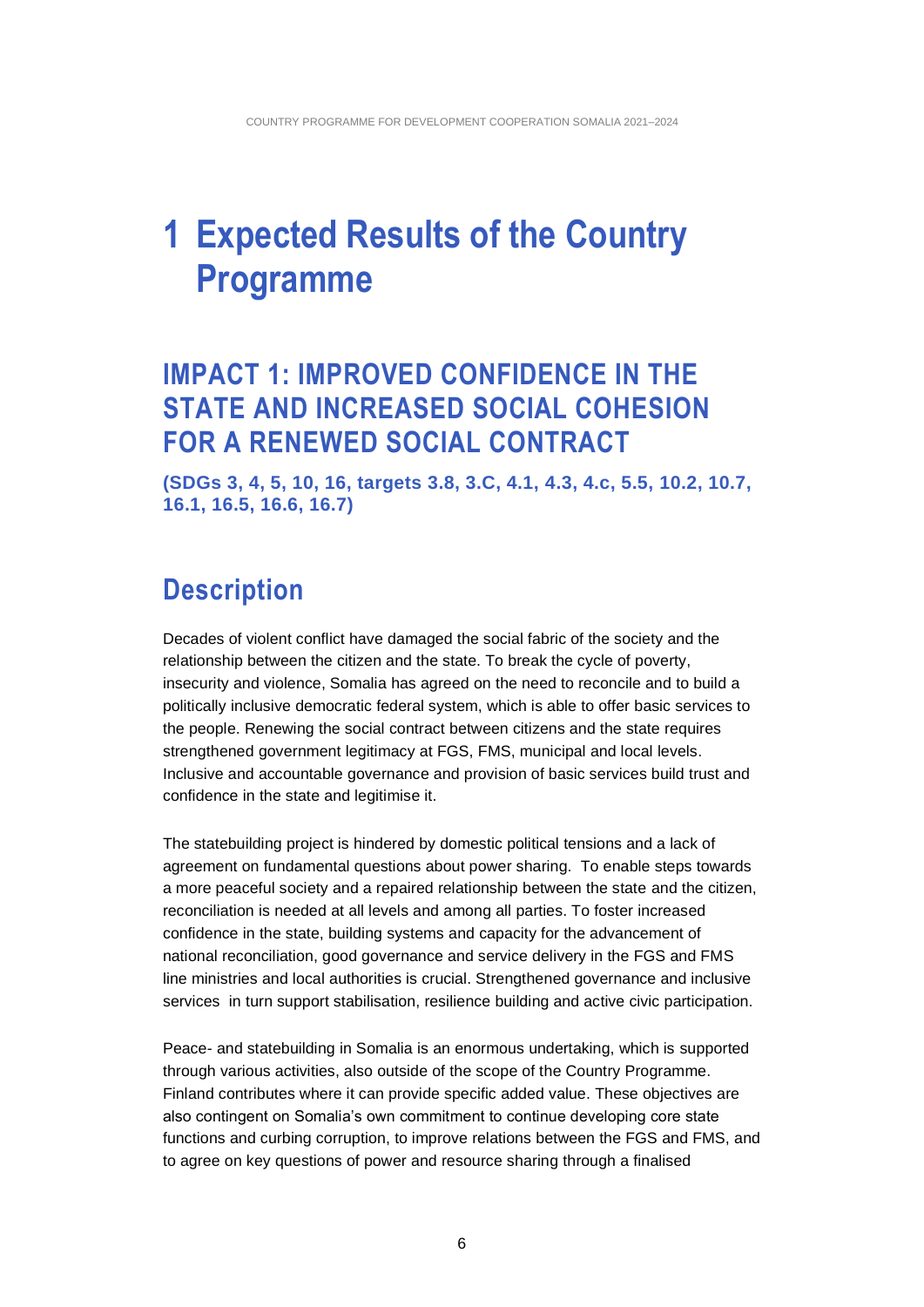constitutional review process. The activities of the Country Programme are based on the assumption that the security and political situation does not deteriorate in a way that would significantly hinder the implementation of the activities.

### <span id="page-6-0"></span>**OUTCOME 1.1.: Progress in the implementation of an inclusive national reconciliation process in the federal government and selected federal member states**

Somalia has embarked on the implementation of the national reconciliation process, which targets the whole society from the grassroots up to the highest political level with the aim of creating a shared social contract, building confidence in government among citizens and transforming community relationships. This, however, requires strengthened government capacity and structures. People working at different levels and sectors of government need tools, knowledge and systems for supporting the reconciliation process that is outlined in the National Reconciliation Framework. Somali ownership and leadership is a key factor in the success and sustainability of the process.

Finland continues to support building capacity for reconciliation at the FGS level. In addition, lessons learned from the previous country strategy period guide an increased focus on capacity building of key ministries at the FMS level and among local authorities. In order for the national reconciliation process to yield sustainable and impactful results, it has to be inclusive of different groups, regions and sectors of society. Finland focuses specifically on promoting inclusion and participation by women, youth and marginalised communities and the active inclusion and participation of an independent civil society. To achieve Outcome 1.1., it is assumed that the Somali government at different levels remains committed to increasing its capacity to implement an inclusive reconciliation process, and that civil society is given sufficient space to operate.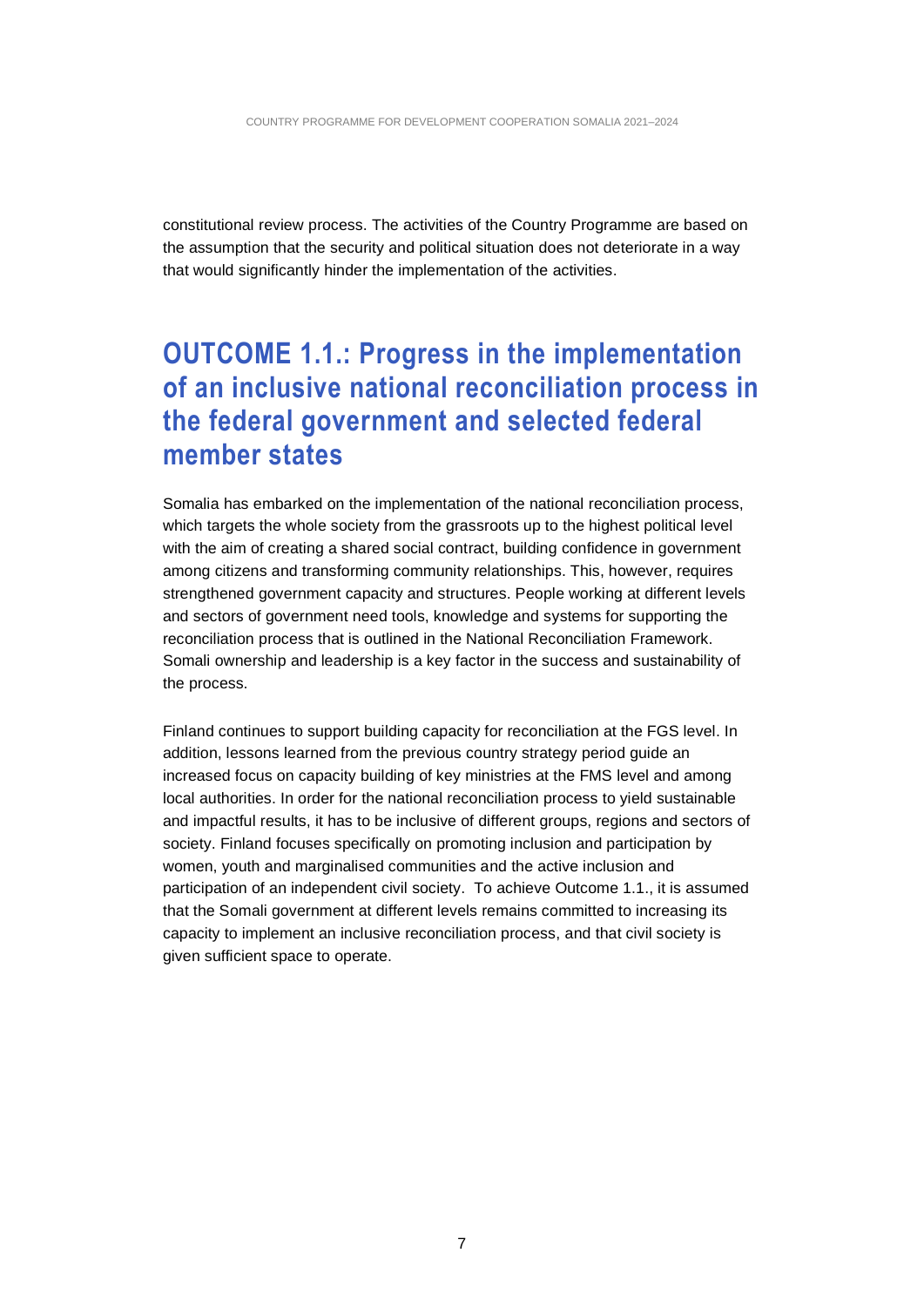#### <span id="page-7-0"></span>**OUTPUTS**

**1.1.1. Increased inclusivity and shared national ownership of the national reconciliation process 1.1.2. Increased human capital and strengthened structures to implement the reconciliation process in FGS and FMS line ministries and/or other selected regional authorities. 1.1.3. Local-level reconciliation advanced in selected regions**

#### <span id="page-7-1"></span>**INPUTS**

Finland supports the reconciliation and local governance project implemented by FCA and the Network for Religious and Traditional Peacemakers. Peacebuilding by youth is supported via UNFPA's Country Programme. Key messages promoted by policy dialogue are: 1) participation by women, youth and marginalised groups in the national reconciliation process; 2) inclusive national politics, including FGS-FMS cooperation and agreement on key power sharing questions; 3) the vital role of an independent civil society. This will in particular leverage the co-chairmanship in the Group of Friends of Reconciliation in Somalia and the Advisory Board for the National Reconciliation Process.

### <span id="page-7-2"></span>**OUTCOME 1.2.: Strengthened and more inclusive local administration in selected federal member states**

Local administration plays a key role in enabling inclusive development, and its capacity for inclusive and accountable governance and ability to provide services to local communities is an important factor in strengthening people's confidence in the state. Strengthening local government is also a priority of the NDP 9.

To foster inclusive civic participation, local administrations must increase their capacity to respond to people's needs and pay increasing attention to women, youth and marginalised groups. Local administrations must also be better equipped to resolve conflicts, which enables peace dividends and improved service provision, which in turn supports peacebuilding and contributes to enhanced confidence in government.

Finland therefore supports the setting up of functional district councils that are regarded as legitimate, inclusive and able to facilitate reconciliation and provide services at the local level. By also supporting the development of more democratic ways of electing local representatives, Finland contributes to the bottom-up democratisation processes, which can pave the way for more inclusive politics at the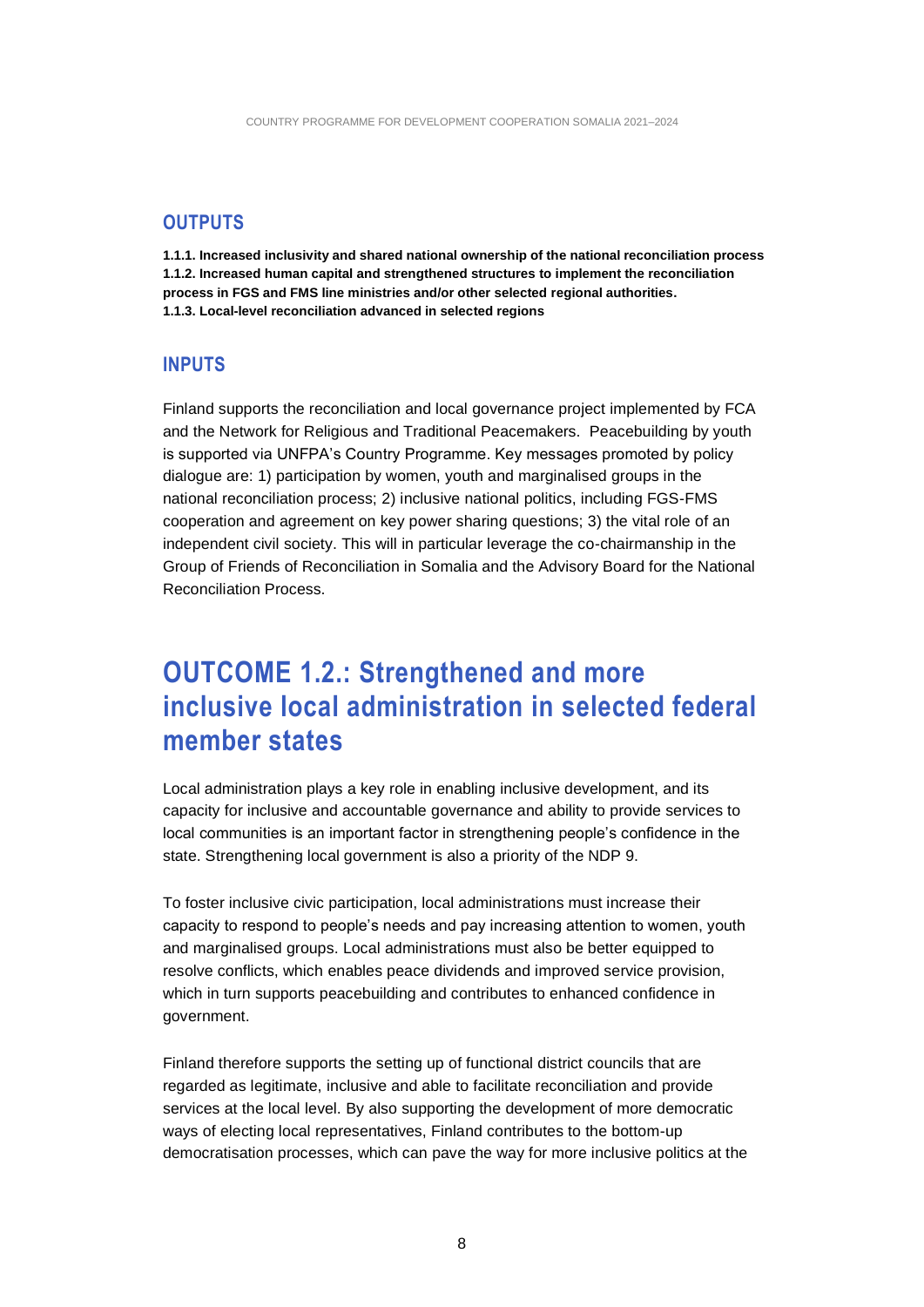national level. This rests on the assumption that local administrations and communities generally support activities aiming to develop inclusive local governance and facilitate local-level reconciliation.

#### <span id="page-8-0"></span>**OUTPUTS**

<span id="page-8-1"></span>**1.2.1. More effective and inclusive district councils established in selected locations 1.2.2. Peace dividends used for confidence building and improved service delivery**

#### **INPUTS**

Finland will support the reconciliation and local governance project implemented by FCA and the Network for Religious and Traditional Peacemakers. Other support to strengthening local governance will be identified,for example Team Europe Initiative. The Immigration and Naturalization Department (IND) under the Ministry of Internal Security is supported via the IOM's capacity building project. Policy dialogue and advocacy promotes the following key messages: 1) inclusive local governance with representation and participation from women, youth and marginalised groups; 2) bottom-up democratisation and increased civic participation; 3) operational space for independent media and civil society.

### <span id="page-8-2"></span>**OUTCOME 1.3.: Strengthened governance for service delivery in the education and health sectors**

The government's capacity to deliver basic public services is very limited due to weak institutions, lack of regulatory and policy frameworks and limited human and financial resources. Most basic services are provided by private actors, which results in unequal access and uneven quality. Strengthening governance for service delivery is key for poverty reduction, resilience building and equality. Increased public service provision also contributes to trust, peacebuilding and government legitimacy.

Finland focuses on health and education services, which are priority areas in the NDP 9. At the federal level, the Ministries of Health and Education are supported to take more control of their respective sectors by creating regulatory and policy frameworks. The FGS and FMS ministries and other relevant institutions are supported by capacity building, knowledge production, technical support, piloting, monitoring, and providing intergovernmental platforms. New inputs in the field of education are planned in close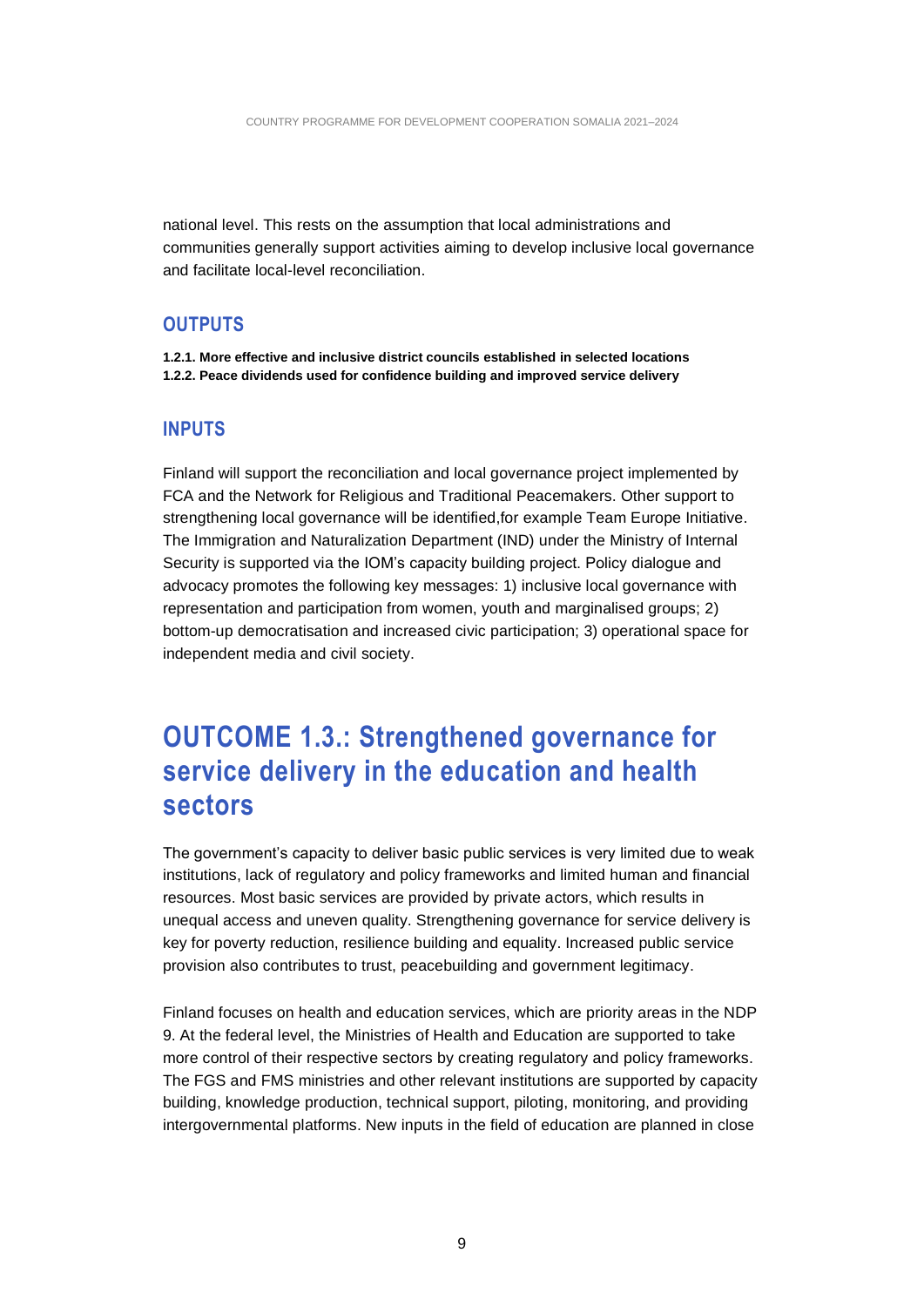cooperation with the FGS and selected FMS educational authorities, other donors, and international organisations to identify the optimal added value Finland can bring.

Finland follows health and education sector development closely and takes active roles in donor coordination and policy dialogue. To achieve Outcome 1.3., it is assumed that the Somali government at different levels remains committed to inclusive and non-discriminatory health and education sector development, increases revenue to the health and education budgets, continues to develop the scheme of fiscal transfers with adequate oversight and accountability systems, and participates in aid coordination mechanisms.

#### <span id="page-9-0"></span>**OUTPUTS**

**1.3.1. Health and education regulation and policy frameworks set up and capacitated to enhance quality service production**

**1.3.2. Effective health and education management information systems established and taken in use to produce quality and timely information for evidence-based decision making 1.3.3. Strengthened capacity of FMS health and education ministries, local authorities and other institutions to implement inclusive health and education policies and provide quality services**

#### <span id="page-9-1"></span>**INPUTS**

Finland continues to support the World Bank's Multi-Partner Fund and IOM's Skills and Knowledge Transfer Programme (MIDA FINNSOM II). New capacity building projects are identified with Finnish diaspora experts and in the field of education. Policy dialogue and advocacy are done to promote the following key messages: 1) inclusive development in social sectors; 2) credible steps towards universal health coverage; 3) increased access to quality education for all. This in particular leverages the co-chairmanship in the Social Development Pillar.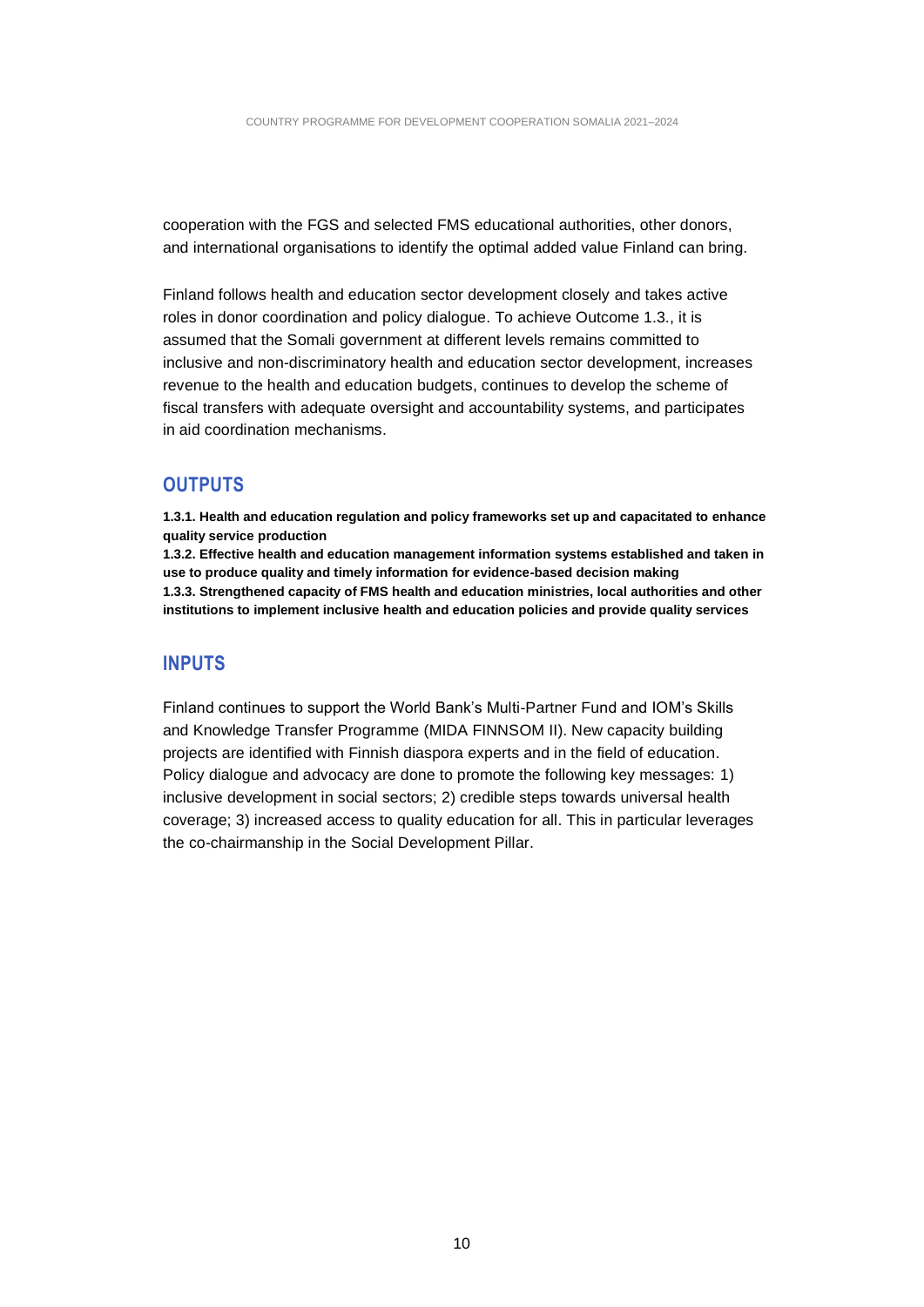### <span id="page-10-0"></span>**IMPACT 2: THE SEXUAL AND REPRODUCTIVE HEALTH AND RIGHTS OF WOMEN AND GIRLS HAVE BEEN ENHANCED**

<span id="page-10-1"></span>**(SDGs 1, 3, 5, 10, 16, TARGETS 1.4, 3.1, 3.2, 3.7, 3.C, 5.1, 5.2, 5.3, 5.6, 5.C, 10.2, 10.3, 16.3, 16.10)**

### **Description**

Somalia's healthcare system has been severely depleted as a result of complex and protracted conflicts and recurring humanitarian crises with a great impact on access to and delivery of essential health services, especially SRHR services. According to the 2020 UNFPA Somalia Health and Demographic survey (SHDS), the maternal mortality rate (MMR) is estimated at 692 deaths per 100 000 live births and, similarly, neonatal, child and other mortality rates are amongst the highest in the world.

Gender inequalities persist at all levels of society. Women and girls have less access to resources, social and economic opportunities, and to political and decision making processes. Gender-based violence (GBV) and female genital mutilation (FGM) remain major challenges and key protection concerns. Approximately 98% of women and girls have undergone FGM and continue to experience extreme exposure to GBV risks. These risks are heightened by conflict, displacement and recurring humanitarian crises.

The Covid-19 pandemic has had a severe impact on the Somali health sector, economy and population. Access to life-saving SRHR services and efforts to respond to gender-based violence have been negatively affected. The combination of movement restrictions, closure of schools and other social as well as economic strains brought on by the pandemic have increased the numbers of women and girls facing GBV and FGM as well as food insecurity and poverty. This will have longlasting effects on the population and development. Given the challenging context, it is likely that Covid-19 will remain a public health concern but also an economic and social concern requiring long-term attention.

The health system is highly underfunded and extremely dependent on user fees and international development and humanitarian funding. As for women's rights and gender equality, very little progress has been made in advancing key legislation such as the Sexual Offences Bill and FGM Bill. The government needs to commit to reforms in order to strengthen and safeguard the rights of all women and girls. To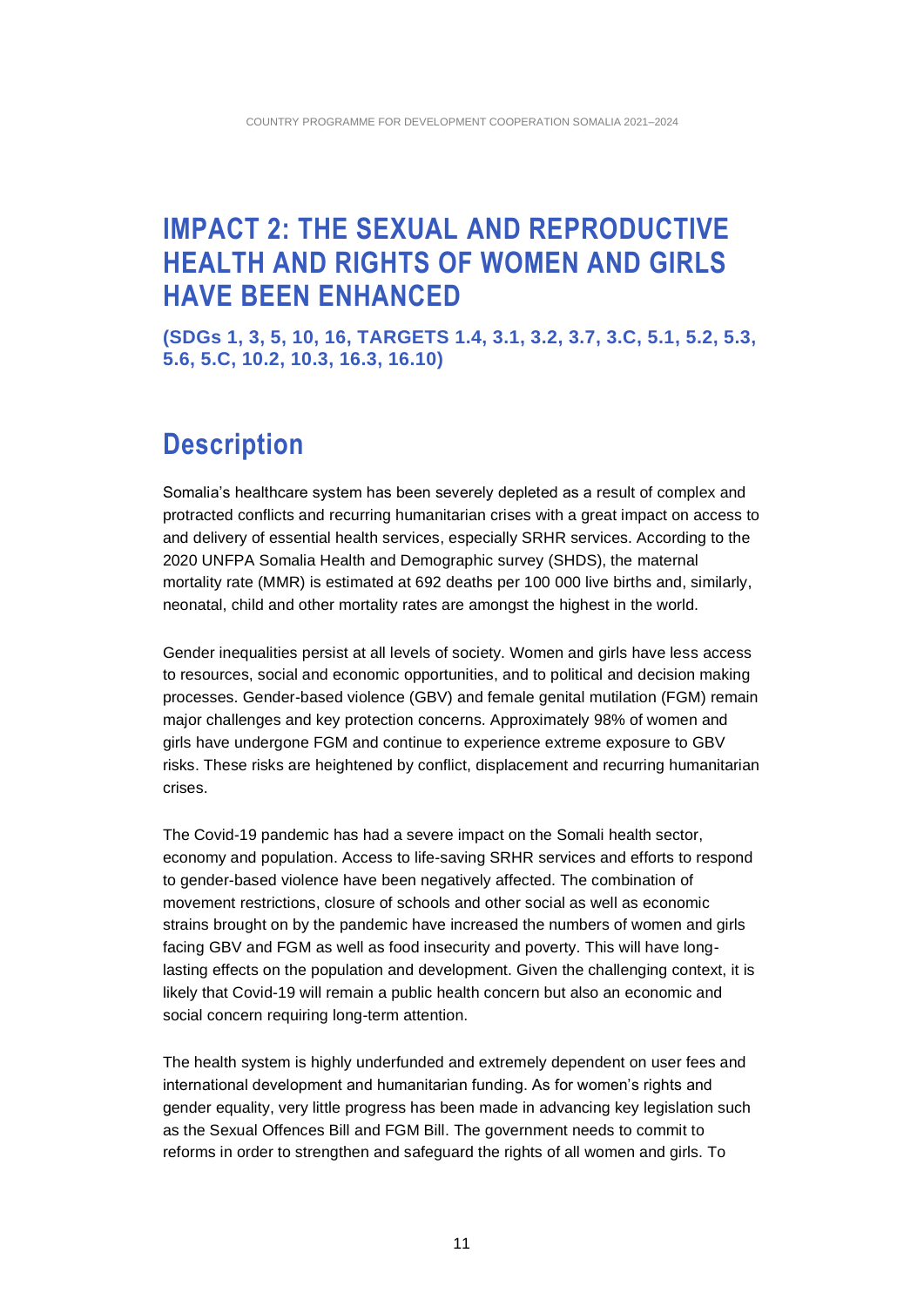advance the SRHR of women and girls, it is vital to invest in improving and increasing access to reproductive health and right services as well as increasing awareness of women's rights at all levels of the society. This will further empower women and girls to actively engage and take part in education, political and economic decision-making as well as peace and reconciliation processes.

This impact area is built on the assumption that a strong commitment by the government and international partners towards health sector development, in an inclusive manner, will increase access to services and therefore contribute to enhancing the well-being of the population. To ensure effective sector coordination, the government and its partners are assumed to remain committed to engaging in the Aid Architecture and the National Health Sector Coordination Committee. Finland continues to support capacity building of key line ministries and health workforce to increase access to quality SRHR and GBV services, including family planning services and to enhance gender equality. In order to reach these goals it is assumed that the security and political situation does not deteriorate and that activities and programme implementation can be done at the local level.

### <span id="page-11-0"></span>**OUTCOME 2.1.: Women and girls have increased access to inclusive SRHR services**

Access to health care services, especially SRHR services, is very limited nationwide. Supporting the provision of SRHR services and the rights of women and girls in Somalia is vital in order to reach sustainable development and achieve gender equality. By supporting midwifery training, access to skilled attendance at birth is increased and the quality of preventive and life-saving services is enhanced. Similarly, investing in well integrated SRHR services increases access to family planning, comprehensive and basic emergency obstetric and neonatal care, and improves maternal health outcomes and newborn survival. This contributes to ending preventable maternal deaths and minimising impairments related to pregnancy and childbirth, thus promoting equitable and sustainable development in Somalia.

To achieve Outcome 2.1. it is assumed, that the government, donors and partners remain commited to supporting the provision of SRHR services and capacity building of healt workforce in an equitable and inclusive manner.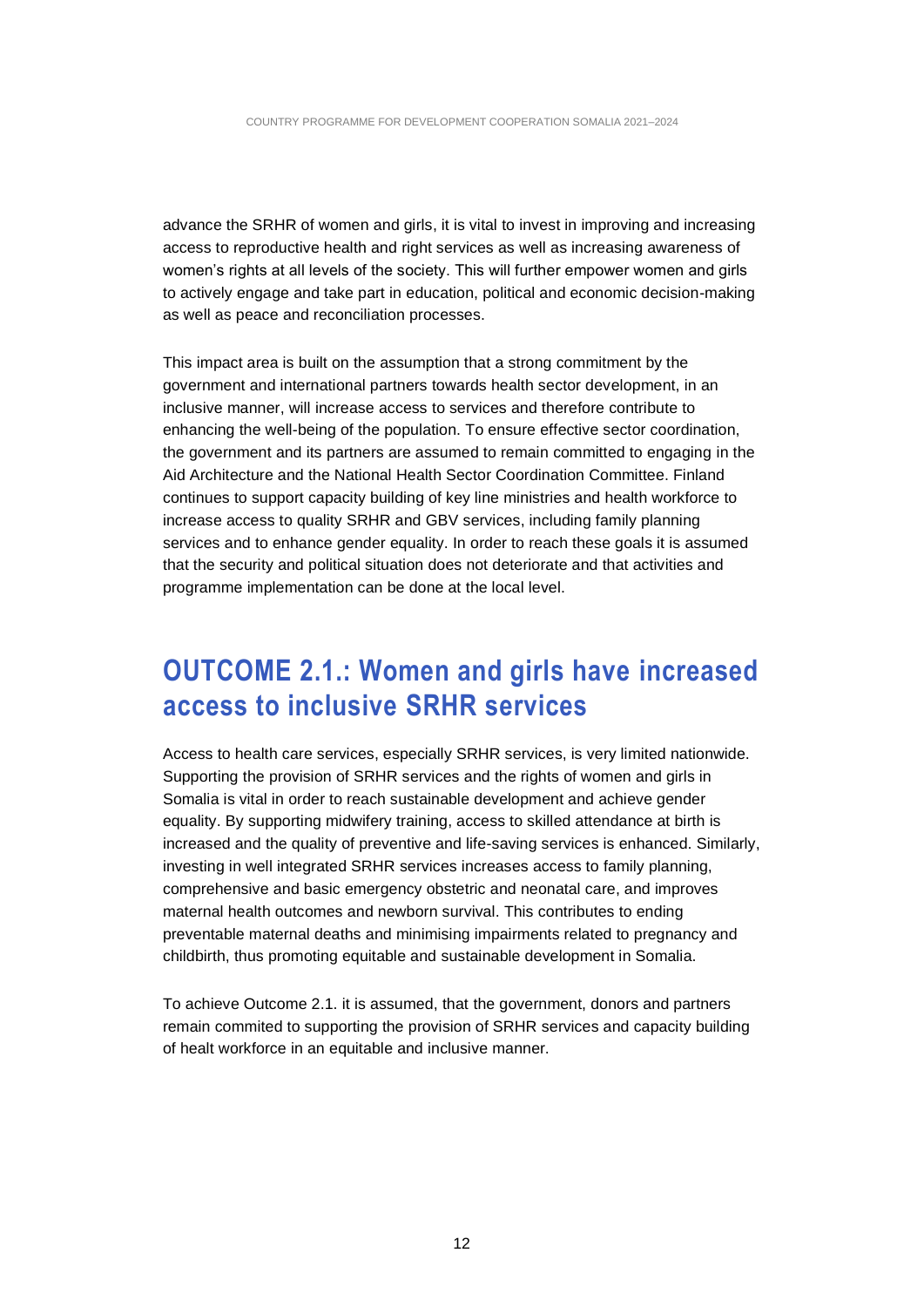#### <span id="page-12-0"></span>**OUTPUTS**

**2.1.1. Strengthened provision of inclusive SRHR services 2.1.2. Strengthened health workforce, especially by training qualified midwives to enhance quality of SRHR services 2.1.3. Increased access to inclusive family planning services**

#### <span id="page-12-1"></span>**INPUTS**

Finland supports UNFPA's Country Programme and IOM's Skills and Knowledge Transfer Programme (MIDA FINNSOM II). A new capacity building project is identified with Finnish diaspora experts. Finland continues as a co-chair in the Social Development Pillar. Policy dialogue and advocacy are done to promote key messages: 1) inclusive health sector development to increase service provision and 2) universal coverage of quality SRHR services.

### <span id="page-12-2"></span>**OUTCOME 2.2.: The right of women and girls to access inclusive violence prevention and protection services is improved**

The gender gap is extremely wide in Somalia, and women and girls face widespread gender inequality manifesting in numerous ways, including GBV and FGM. Sustainable development and economic development goals cannot be achieved without the rights of women and girls being realised.

While GBV, FGM and other forms of violence and harmful practices towards women and girls are common, women and girls have very limited access to violence protection and prevention services. Therefore, supporting the rights of women and girls to have access to inclusive violence prevention and protection services is crucial. There are currently no national legal or policy frameworks which are targeted at enhancing the rights of women and girls. Most survivors of GBV and other forms of violence depend on traditional justice mechanisms, including customary law, which has limitations in ensuring the human rights of the survivors.

Somalia has committed to numerous international conventions and therefore it is important to ensure the government upholds these commitments and furthers its human rights agenda. For this to happen, it is assumed that the government is committed to and capable of drafting, passing and implementing legal and policy frameworks to ensure gender equality and human rights. It is also assumed that the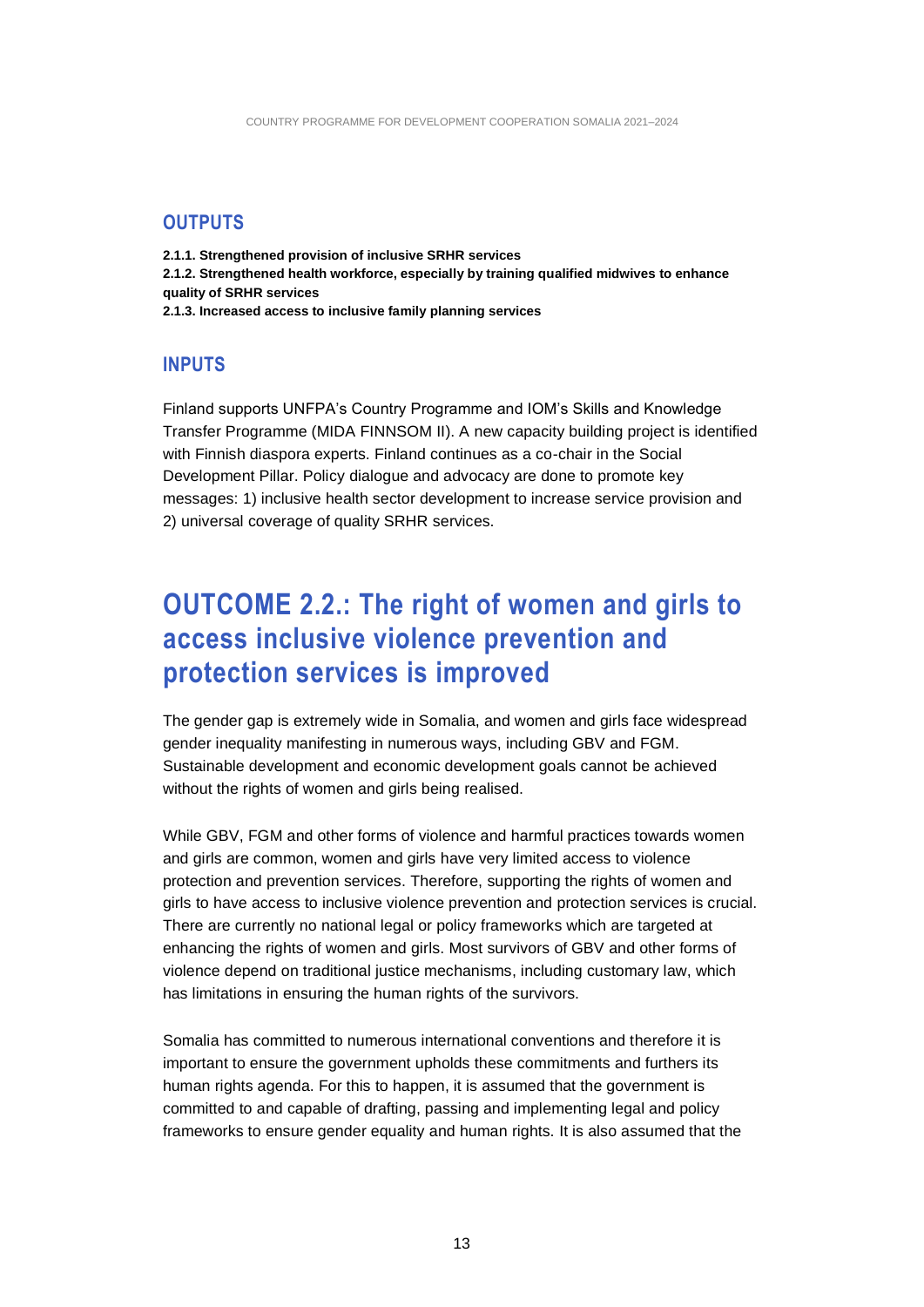government and the international partners invest in enhancing and increasing the delivery of violence prevention and protection services in an equitable manner.

#### <span id="page-13-0"></span>**OUTPUTS**

**2.2.1. Inclusive violence prevention and protection services increased 2.2.2. Legal frameworks to ensure women and girls' have right to access quality violence prevention and protection services are established and implemented**

#### <span id="page-13-1"></span>**INPUTS**

Finland supports UNFPA's Country Programme and IOM's Skills and Knowledge Transfer Programme (MIDA FINNSOM II). A new capacity building project is identified with Finnish diaspora experts. Finland continues as a co-chair in the Social Development Pillar. Policy dialogue and advocacy are done to promote key messages: 1) passing and implementing key legislation on protection of women's and girls' rights, 2) development towards zero tolerance for GBV, FGM and elimination of all harmful practices, and 3) increasing women's participation in political, social and economic platforms.

### <span id="page-13-2"></span>**OUTCOME 2.3.: increased commitment to end harmful practices that normalise GBV and FGM and hinder access to family planning**

Increasing awareness on sexual, reproductive and human rights is essential in transforming prevailing social and cultural attitudes normalising GBV, FGM and other harmful practices. These attitudes hinder access to SRHR services, such as family planning services, and increase the risk of GBV, FGM and other forms of violence. Transforming these attitudes is crucial for the well-being of women and girls and lays the foundation for an equal society.

Access to safe, voluntary and good-quality family planning services is a human right and central for gender equality and women's empowerment. Social norms and stigma can restrict access to family planning highlighting the need for increasing awareness and knowledge to ensure more women and girls can access the services safely. Increased knowledge and awareness on human and reproductive rights is crucial to enable women, adolescent girls, and boys as well as other persons in vulnerable situations to live a life free from violence, coercion, and discrimination.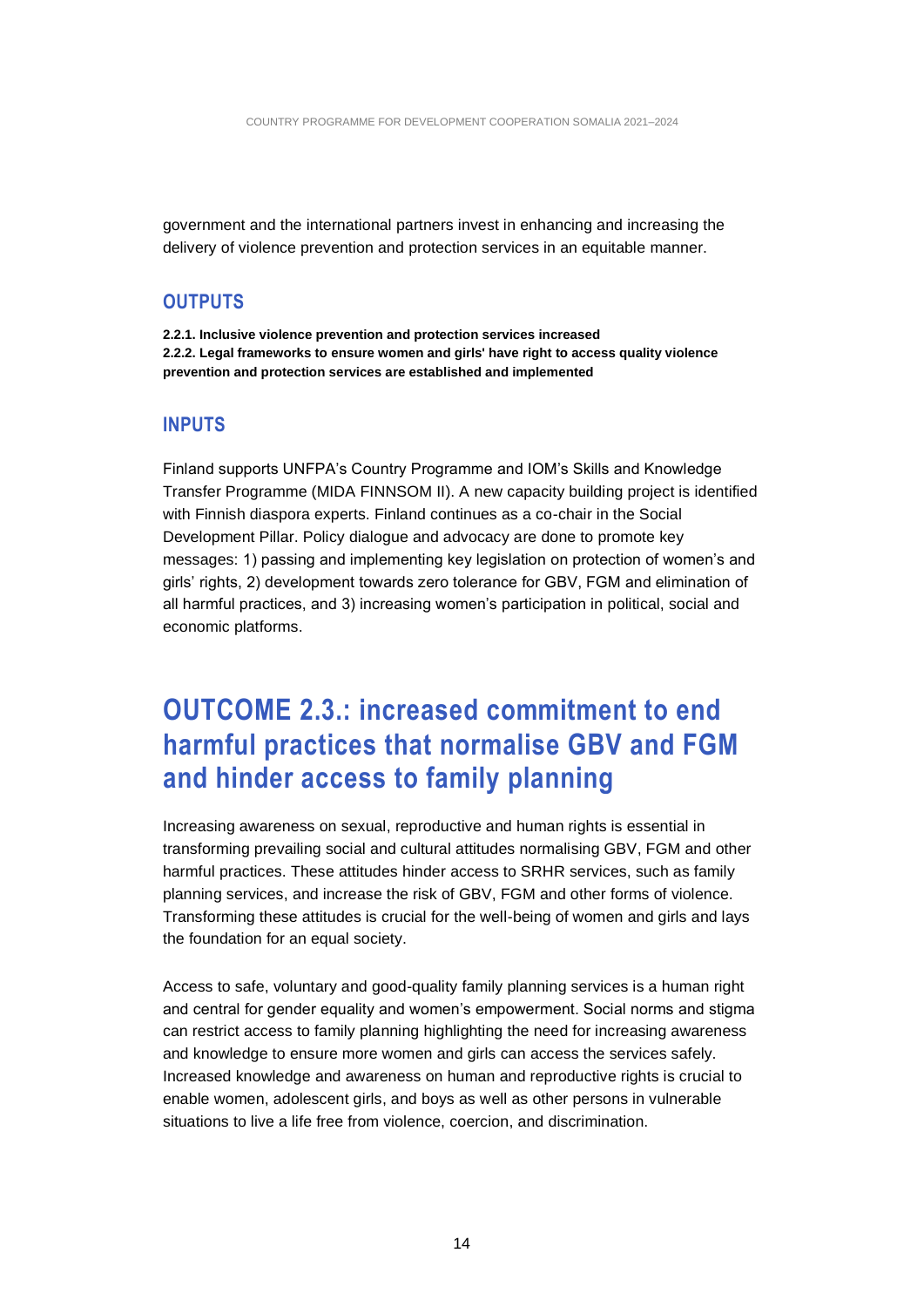Finland supports comprehensive sexual education, awareness raising and campaigns against harmful practices from community-level engagement to capacity building of Ministries of Women and Human Rights at the FGS and FMS levels, including Somaliland. It is assumed that increasing awareness and knowledge on SRHR and harmful practices will contribute in transforming cultural norms and attitudes that hinder access to family planning services and the realisation of women's and girls' rights. It is assumed that it will further contribute to religious leaders increasingly engaging in positive dialogue on gender equality, GBV and FGM and communities committing to ending harmful practices.

#### <span id="page-14-0"></span>**OUTPUTS**

**2.3.1. Awareness of women's rights and capability to claim them is increased among men and women 2.3.2. Awareness and knowledge of family planning is increased**

#### <span id="page-14-1"></span>**INPUTS**

Finland supports UNFPA's Country Programme and IOM's Skills and Knowledge Transfer Programme (MIDA FINNSOM II). A new capacity building project is identified with Finnish diaspora experts. Finland continues as a co-chair in the Social Development Pillar. Policy dialogue and advocacy are done to promote key messages: 1) gender mainstreaming and 2) elimination of all harmful practices related to GVB and FGM.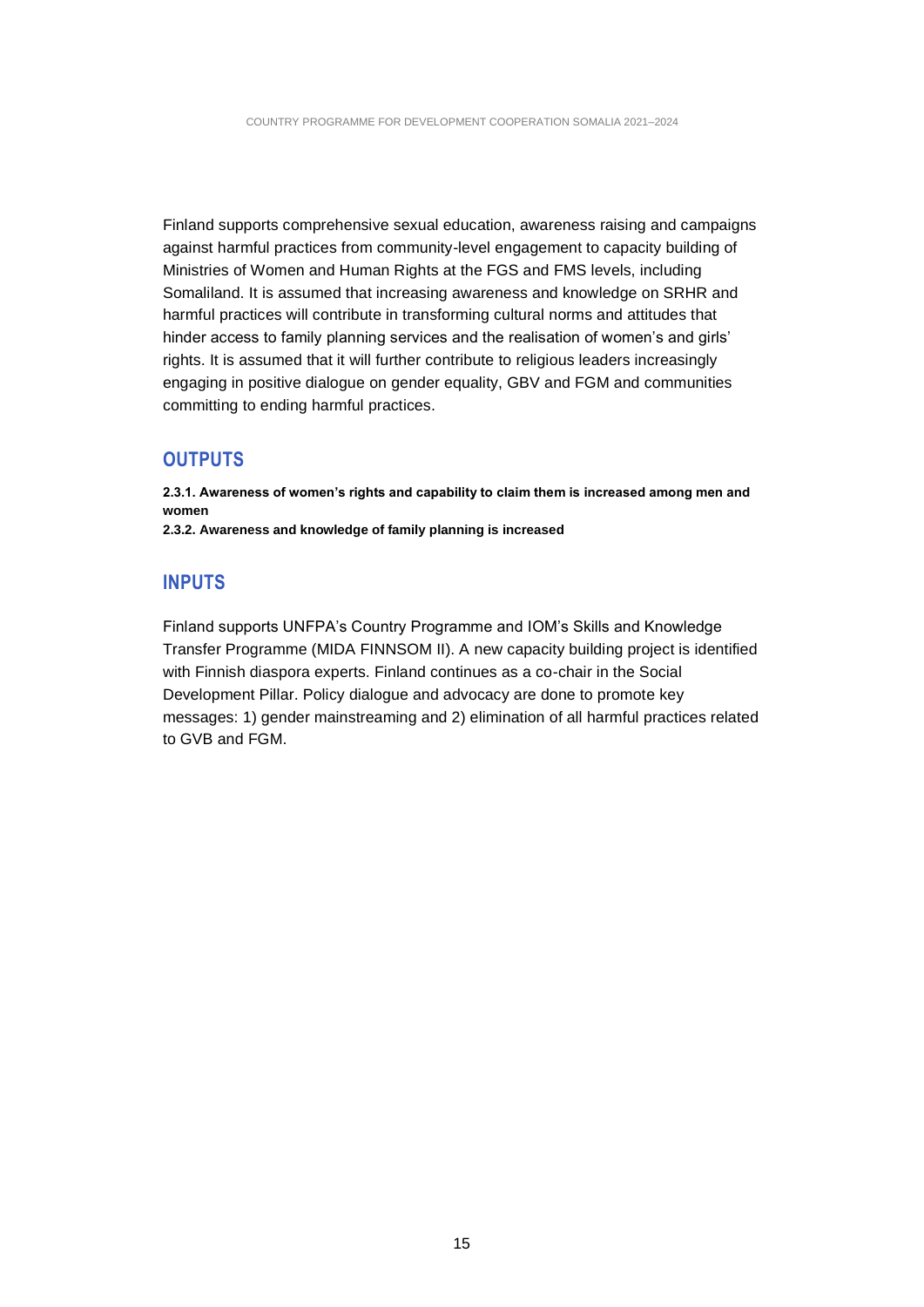## <span id="page-15-0"></span>**2 RISKS, MONITORING AND EVALUATION**

### <span id="page-15-1"></span>**2.1 Risk management**

**All development cooperation involves risks.** Development cooperation is often conducted in complex and difficult conditions – in countries where the administrations may be weak, people live in extreme poverty and corruption is a problem.

The risks involved in the implementation of Country Programmes are assessed and monitored closely, but sometimes they materialise despite the taken precautions. Anticipating and managing risks is an essential part of the implementation of the Country Programmes: Risk assessments are done regularly and impact the programme design and decision making process at all stages. Risk mitigation measures, their success and materialized risks are reported annually.

Somalia is still a very fragile state and there are several contextual risks. The majority of identified risks in the Country Programme for Somalia have to do with corruption, political instability (e.g. upcoming elections, exclusion and clannism), the volatile security situation (including potential domestic and regional violence) as well as recurring national disasters and other crises, such as the Covid-19 pandemic. However, even though the operational environment is challenging, many operational risks can be mitigated with good coordination and cooperation with other donors and partners. To share and mitigate the risks, Finland uses mostly multilateral aid channels. Sharing information, participating actively in multiforums and triangulating information is also important. In case increasing tensions in national politics slow down the implementation of activities at the national level, local level activities taking place in different parts of the country allow grassroots work to continue. Fluidity and adaptability is key in the multiannual Country Programme period to enable the adjustment of plans and activities as potential risks materialise. It is also vital to direct resources in the team to monitoring the identified risks.

In the context of Programme implementation, the risks are managed through careful planning, screening and selection of partners and funding channels. All Programmes report on the use of funding and the results of their work. The Ministry and Embassies follow the progress, the use of funds, and the reliability of reporting through steering groups, monitoring visits, independent evaluations and reviews and regular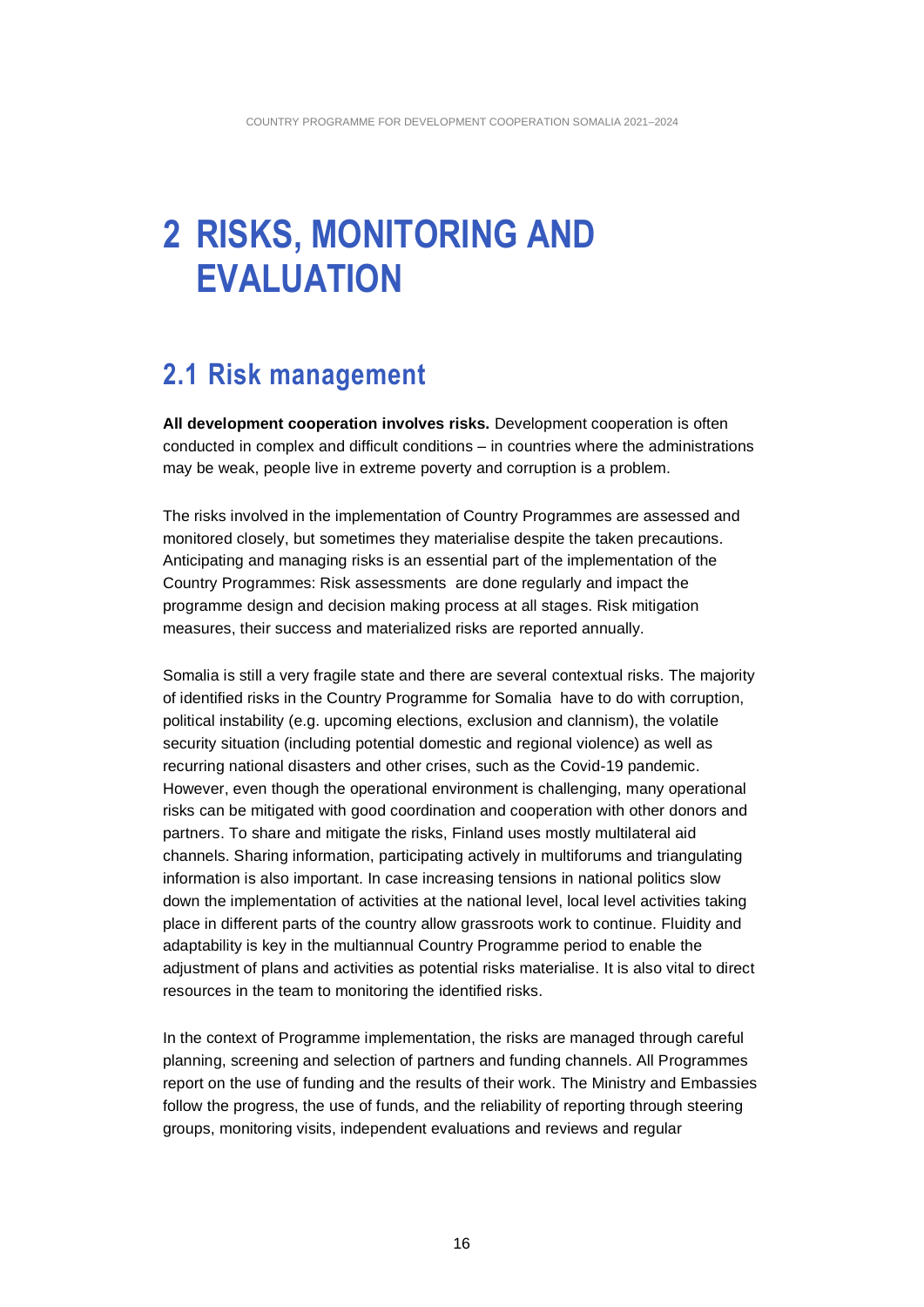communication. Ministry also commissions external auditing companies to perform regular audits.

### <span id="page-16-0"></span>**2.2 Monitoring, evaluation and learning**

**Country teams are in charge of monitoring the performance of Country Programmes for Development Cooperation.** This work follows the MFA's principles and guidelines, especially the Guidelines on Results-based Management, the Manual for Bilateral Programs and the Evaluation Guidelines. In joint arrangements, Finland will participate in joint reviews and evaluations, and aims to support the development of local monitoring and evaluation frameworks and capacity.

The Country Programme is monitored closely. Monitoring and evaluation activities are identified in the monitoring and evaluation plan, which is updated and followed up regularly.

The indicators used in the results framework of the Country Programme reflect expected changes at the various levels of administration (local, regional, FMS, and FGS levels) and population (women, girls, households, etc.). The data is collected from implementing agencies, government sources and joint reviews. In addition to collecting quantitative information, the country team monitors the qualitative processes and potential changes in the country context by paying regular visits to the relevant ministries and other institutions and discussing the progress with the relevant Somali stakeholders. Aid architecture and donor coordination meetings provide additional information and understanding of contextual features of working in the fragile context. The country team will assess new projects supporting local governance, education sector and capacity building with diaspora experts to form a thorough understanding of the added value Finland can provide.

The collective monitoring and evaluation cycle of Finland's Country Programmes includes monitoring, evaluation and reporting activities, which are carried out simultaneously for all Country Programmes and in a fixed format**.** These include yearly reports, biannual synthesis reports, mid-term review and external evaluations.

In preparing the **annual results report** of the Country Programme for Development Cooperation the country team assesses not only the Programme performance as per the results framework but also assesses the validity of the theories of change and related assumptions and risks vis-á-vis the context. The theories of change may be adapted to changed circumstances or implementation strategies, if deemed necessary. The annual report is discussed within the respective regional department.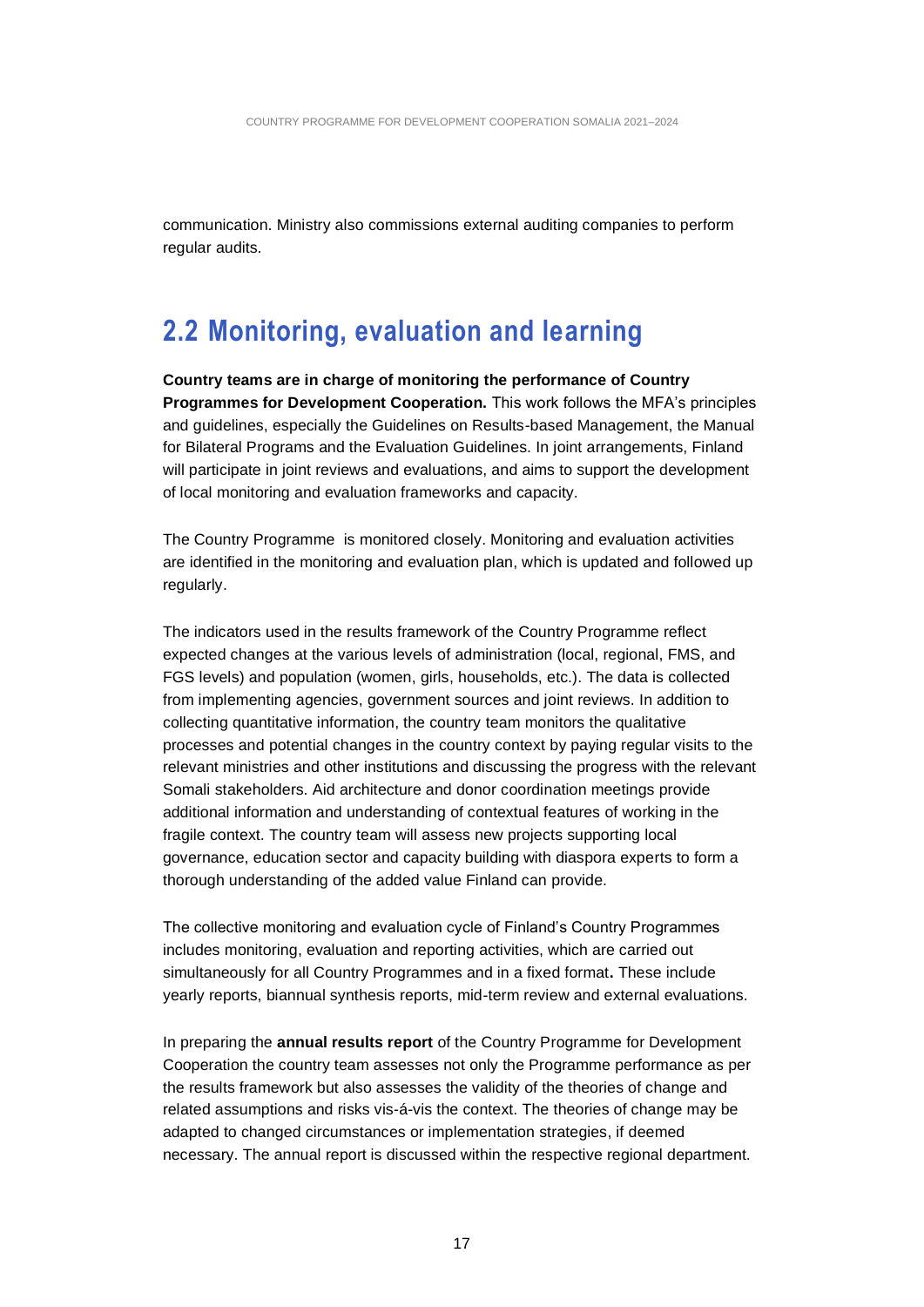**A synthesis report of the annual reports are prepared as a joint effort by the regional departments every two years**. The departments synthesise main findings or trends found in all of the Country Programme yearly results reports.

Country teams will carry out a **mid-term review** of the Country Programme. The midterm review results and recommendations are used for decision making on whether changes are needed in Country Programme impact areas. The MFA Evaluation Unit may carry out an evaluation of Country Programmes towards the end of the Country Programme cycle.

### <span id="page-17-0"></span>**2.3 Tentative financing plan**

The financial frame for 2021–2024 is approximately 54,6 million euros. The financing plan includes the bilateral development cooperation that is programmed under the Country Programme. It does not included humanitarian aid, private sector instruments or Finnish CSOs.